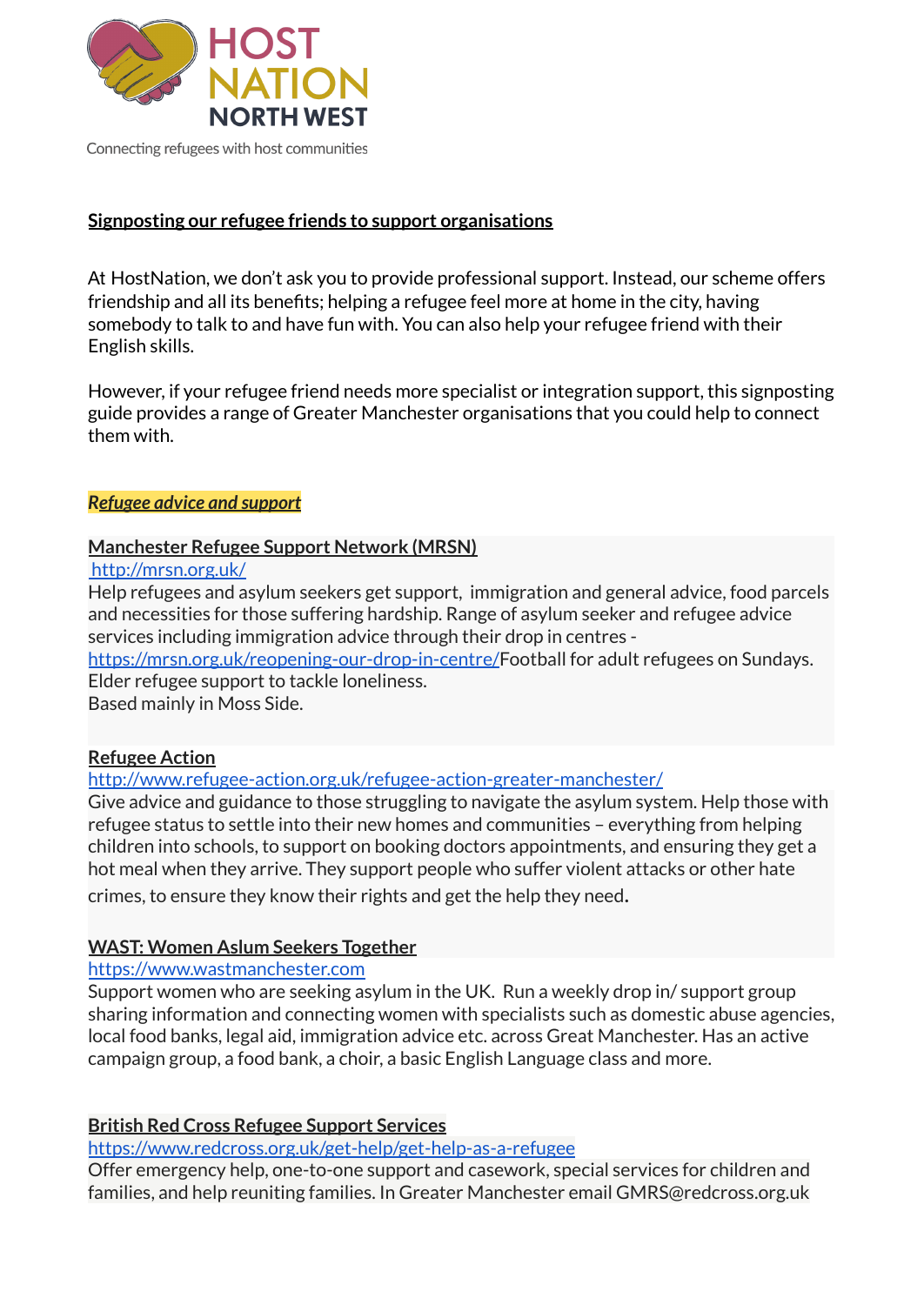# **Greater Manchester Together**

### <https://www.greatertogethermanchester.org/>

Church of England organisation which helps in areas including homelessness, loneliness and isolation, mental health and wellbeing, and supporting displaced people. They have places of welcome across Greater Manchester, community led food projects, and training for grassroots community leaders. Good for those whose faith is important.

# **Revive**

# <http://www.revive-uk.org/>

Refugee and asylum seeker support organisation which offers a wide range of services, including asylum support, emergency support, benefits advice, immigration advice, transition support to those granted refugee status, ESOL classes, wellbeing and employability support including IT courses, activities and volunteer opportunities. Runs Drop in services in Beswick (Tues 11.30-4) and Salford (Weds 11-4).

# *Skills, training, employability support*

# **Rainbow Haven**

### <https://www.rainbowhaven.org.uk/>

A place of welcome, support and opportunity for displaced people in Manchester and Salford. Provide community drop in sessions (Tues and Thurs from 9.30am) and support for refugees, asylum seekers and vulnerable migrants. Health and wellbeing support, skills and employment, family support including a 'mama and baby' group weekly. Based in Gorton.

# **Mustard Tree**

#### <https://mustardtree.org.uk/>

The Mustard Tree is a charity providing food and face to face support to people who are on a very low income or homeless. They run The Freedom Project, a training opportunity where people can learn new skills, find work and overcome barriers, focus is on employability, gaining skills, suitable accommodation and addressing money worries. They run lots of courses, clubs and classes, including ESOL English classes, art classes, computer confidence and job clubs. They offer help with furniture, household items and food. Based in Ancoats Manchester.

#### **Refugees & Mentors**

#### <https://refmentors.org.uk/>

Supports refugees and vulnerable migrants to improve their employment prospects and get jobs. Offers a mentoring programme, courses and workshops including pre-employment training, English classes, job applications and CV help. Also runs the Rainbow Haven Work Club, employment related information, guidance and support for refugees, vulnerable migrants and asylum seekers. Based at Longsight Business Park, help people all over Greater Manchester.

# *Placesto go for activities & well being*

Many of the organisations mentioned above offer wellbeing and health activities.. Additionally :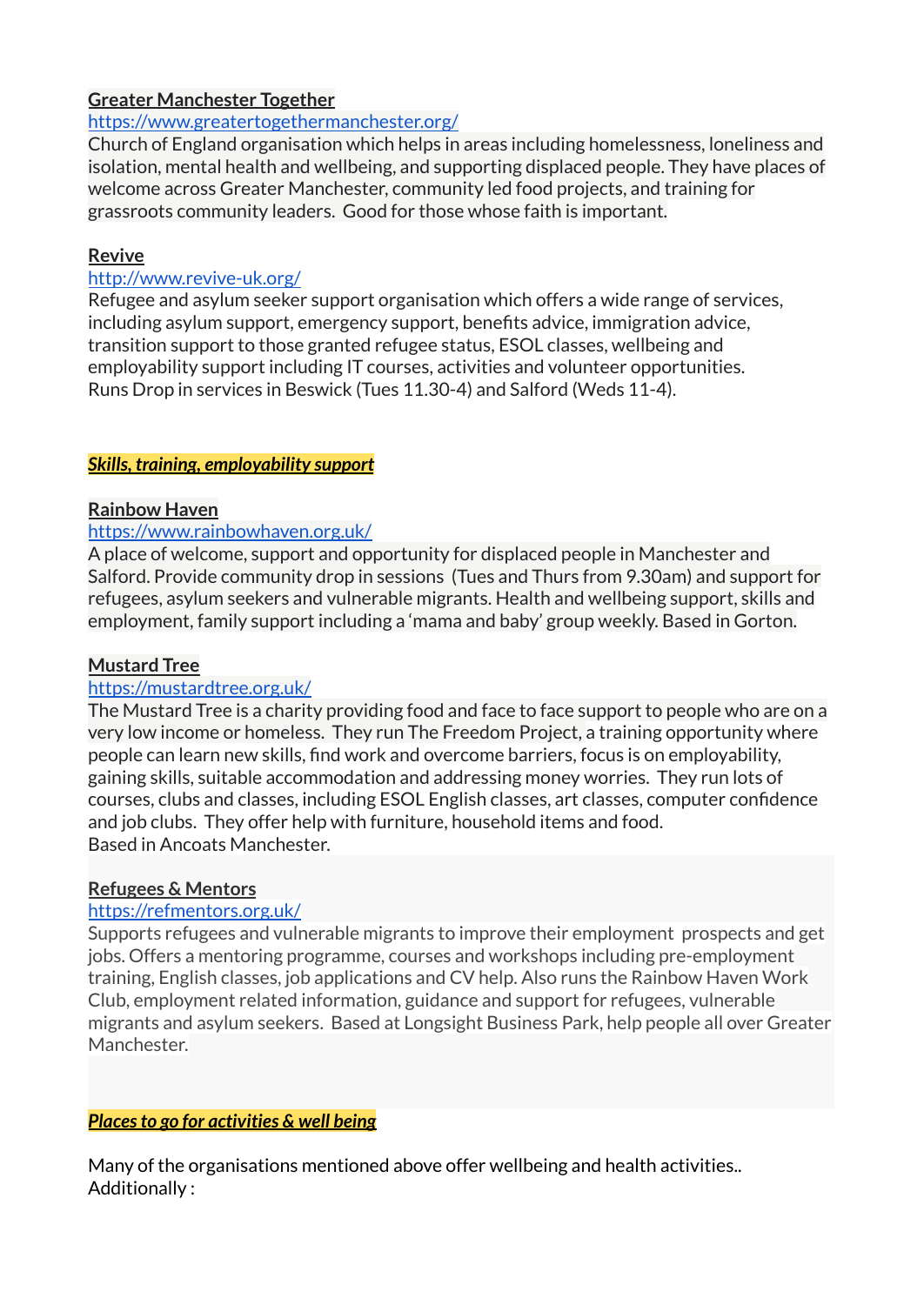# **Manchester City of Sanctuary**

### <https://manchester.cityofsanctuary.org/>

A non-religious organisation wanting to create a more inclusive welcoming city. MCofS provide opportunities for refugees and asylum seekers to connect with local Mancunians though activities. promoting positive mental health and wellbeing.

### **Growing Together Levenshulme**

### https://www.facebook.com/GrowingTogetherLevenshulme

A therapeutic space and support network, otherwise known as 'the garden', is a set of allotment plots in South Manchester offering weekly therapeutic horticulture sessions to refugees and people seeking asylum. All of this community organisation's participant-led activities are focused on improving mental wellbeing and physical health, as well as building confidence, skills and a sense of community.

### **Music in Action**

[https://www.musicaction.org/](https://www.musicaction.org/#) Music and Singing with Torture Survivors Every Thursday, Z Arts Hulme

### **Mustard Tree**

<https://mustardtree.org.uk/> Creative Writing Club Weds 12-1pm Art Club Every Friday 12-1pm Art Drop Friday 1-3pm

# **Warm Hut**

#### **https://warmhut.org/**

Warm Hut is a Refugee Support organisation supporting the African Community in Salford and Manchester. Their mission is that African people gain a better insight into living abroad, have a positive attitude towards life in the UK, maximise their well-being, and feel empowered and enabled to contribute to the host country. They have projects including ICT and English Conversation Club, The Gents (for men), Golden Age (for older people) and a Homework Club for children and young people. They are based in Salford.

# *LGBTQ support*

# **Rainbow Migration**

#### <https://www.rainbowmigration.org.uk/>

Rainbow Migration supports lesbian, gay, bisexual, trans, queer and intersex (LGBTQI+) people through the asylum and immigration system.

Provide practical and emotional support to improve self-esteem and confidence, reduce isolation, and help access health services and housing. They give specialist legal information and advice to LGBTQI+ people who are seeking asylum or making partnership applications to live in the UK with their partners. They have partnerships with several law firms to whom they can refer asylum seekers for quality legal representation*.*

# **LGBT Foundation**

https://lgbt.foundation/howwecanhelp